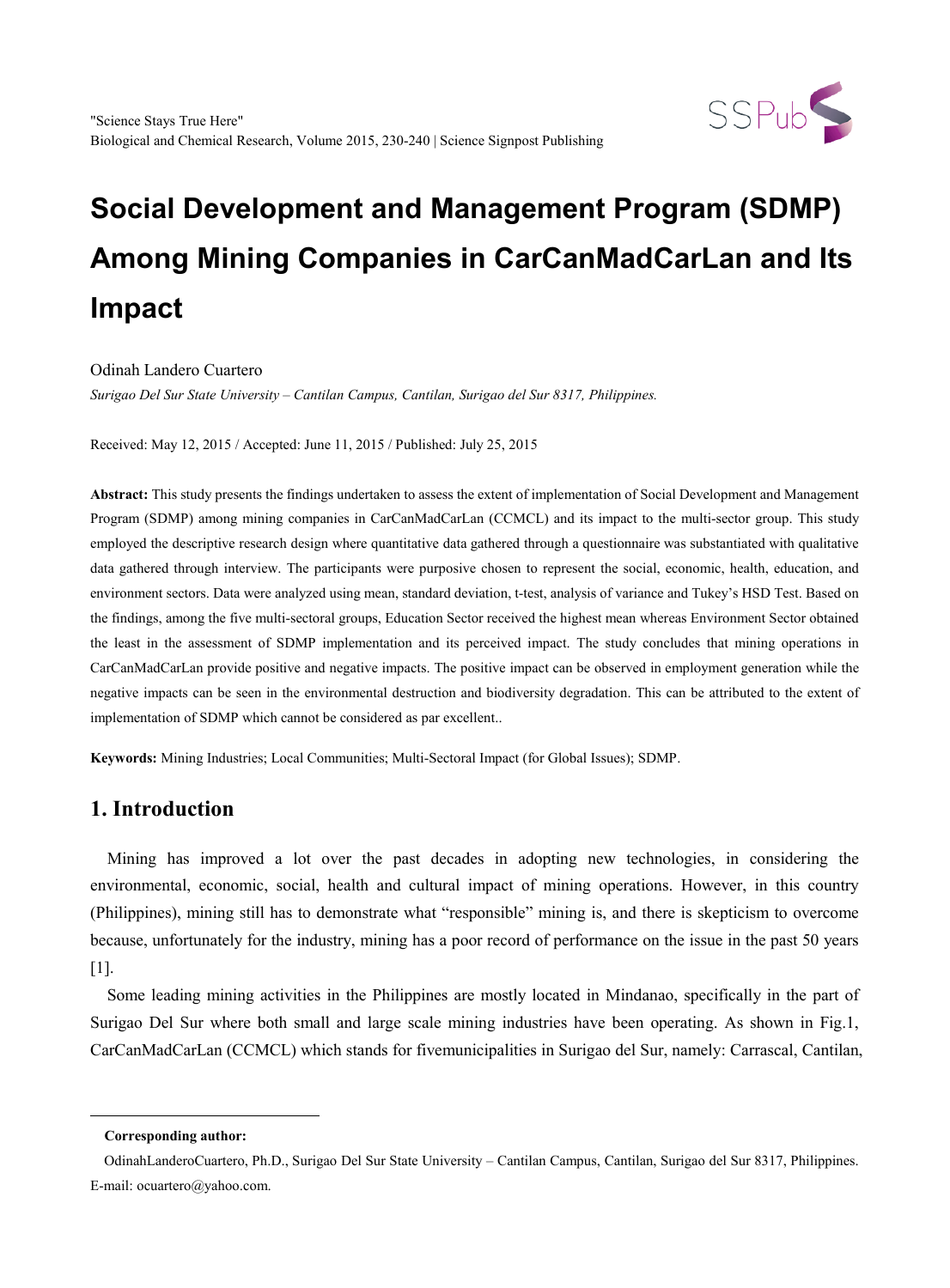#### **Social Development and Management Program (SDMP) Among Mining Companies in CarCanMadCarLan**  231 **and Its Impact**

Madrid, Carmen and Lanuza have been engaged in miningoperations. Yet, a good number of residents of the mentioned municipalities remain firm with their belief that mining is a threat to the communities [3].



**Fig.1.** Philippine mapshowing the location of CarCanMadCarLan (CCMCL), Surigao Del Sur [2].

According to Catoto [4], mining practices have already caused health, social, economic, education and environment impact in some mining areas in CarCanMadCarlan Surigao Del Sur. These problems include land degradation, damage to water quality, pollution and harm to livestock and wildlife diversity. Fig.2 emphasizes the present scenario on how mining activities in Surigao del Sur affects the multi-sector.



**Fig.2.** Effects of mining activities in CarCanMadCarLan, Surigao Del Sur [5].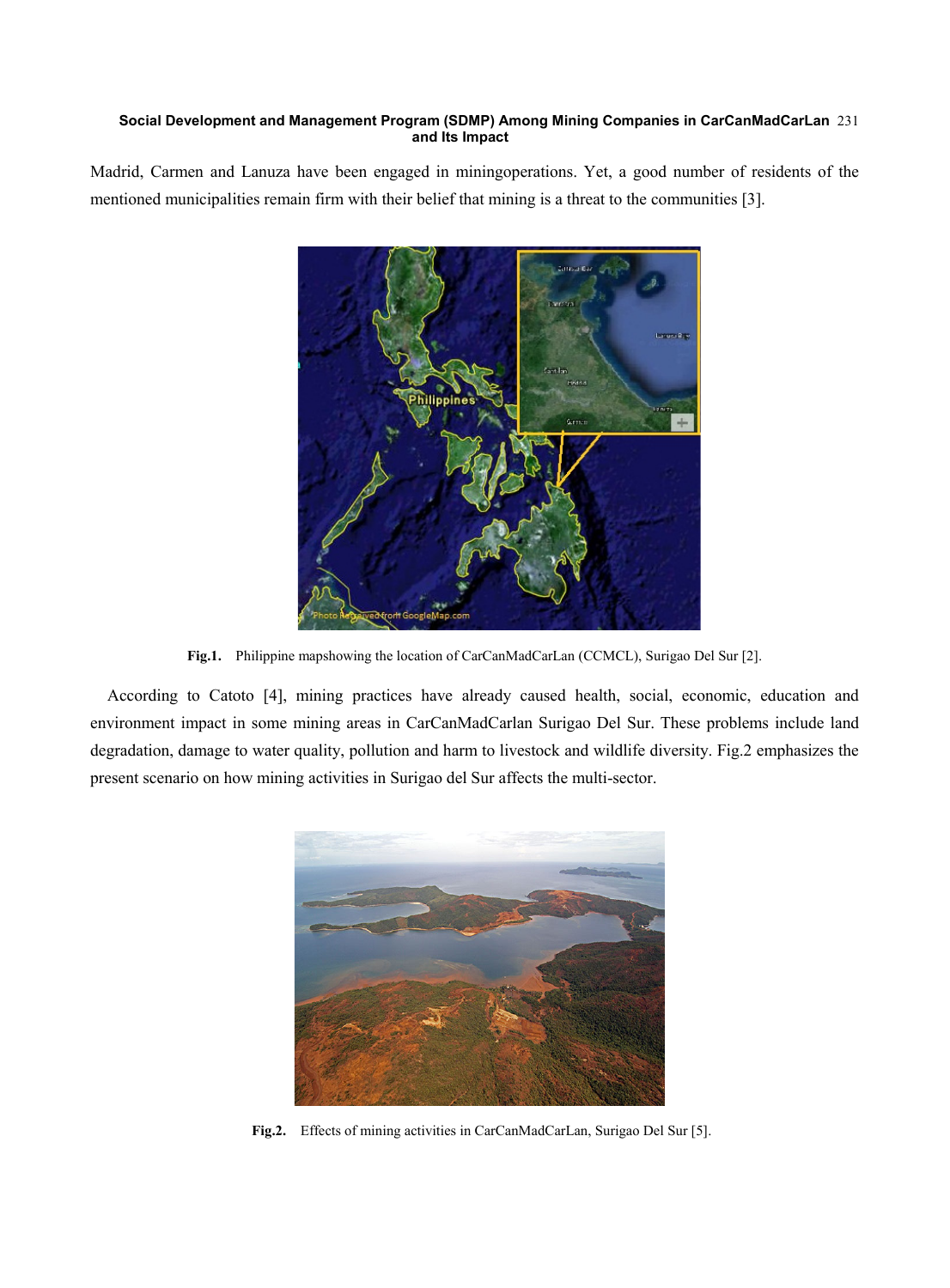#### **Social Development and Management Program (SDMP) Among Mining Companies in CarCanMadCarLan**  232 **and Its Impact**

Working through its community, the mining industry should show full-hearted support and social responsibility to gain sentiments within and in neighboring communities, therefore, obtaining positive information that may help protect and maintain the operations through Social Development Management Program (SDMP) [6]. When people including the multi-sectoral groups of the community receive direct benefits to local education, infrastructure and health care, they are much more likely to accept and support mining activities. Buxton [7]: In response to the growing demand of society, companies which proclaim to be environmentally aware and corporately responsible have formulated environmental policies into their mission statements and strategic plan. However, the difficulty lies in the implementation. How should these policies be applied within the range of activities undertaken by organizations? Companies can only claim to be socially responsible if their direct, indirect, and cumulative impact on society benefits the most vulnerable and worst off [8].

In this study, both the profile of the mining industry and the multi-sector groups in CarCanMadCarLan were considered as relevant variables. The profile of mining companies include: mining site/location, number of employees, number of years in operation, size of operation and identified activities of social development management program (SMDP) projects. The profile of the multi-sectoral participants considered the following relevant variables: age, sex, educational background and occupation. The study also answered the following: The extent of implementation of SDMP among the Mining Companies in CarCanMadCarLan on the components of: Social; Economic; Health; Education; and Environment; The significant difference in the extent of implementation of SDMP with respect to the profile of the mining companies and the profile of the participants; The perceived impact of the Mining Companies in CarCanMadCarLan to the following sectors: Social; Economic; Health; Education; and Environment; The significant difference in the participants' perceptions regarding the impact of mining companies when they are grouped according to sector.

## **2. Materials and Methods**

#### *A. Participants and Procedure*

The participants of the study were representatives of the multi-sectoral groups who were purposive chosen based on the following criteria: number of years as a resident in the place where the mining industries are located and as non-employee of the mining industries. Central Limit Theory (CLT) which provides for a minimum of 30 participants was employed to get the actual sample. From the thirty (30) representatives of the five sectors in every community, five (5) participants from each sector answered the structured questionnaire and one (1) senior leader was considered for the interview. Choice of senior leader participants was based on the criteria as follows: forty-five (45) and above years of age and have resided in the locality for at least twenty (20) years. They were those interviewed to gather more candid information on the mining industry in the locality.

#### *B. Instrument*

The study made use of a researcher-made questionnaire as the main tool of research. Two kinds of questionnaires were used. One kind of questionnaire intended for the mining industry contains two parts: Part I is on the company's profile which includes the mining site/location, total number of employees, number of years in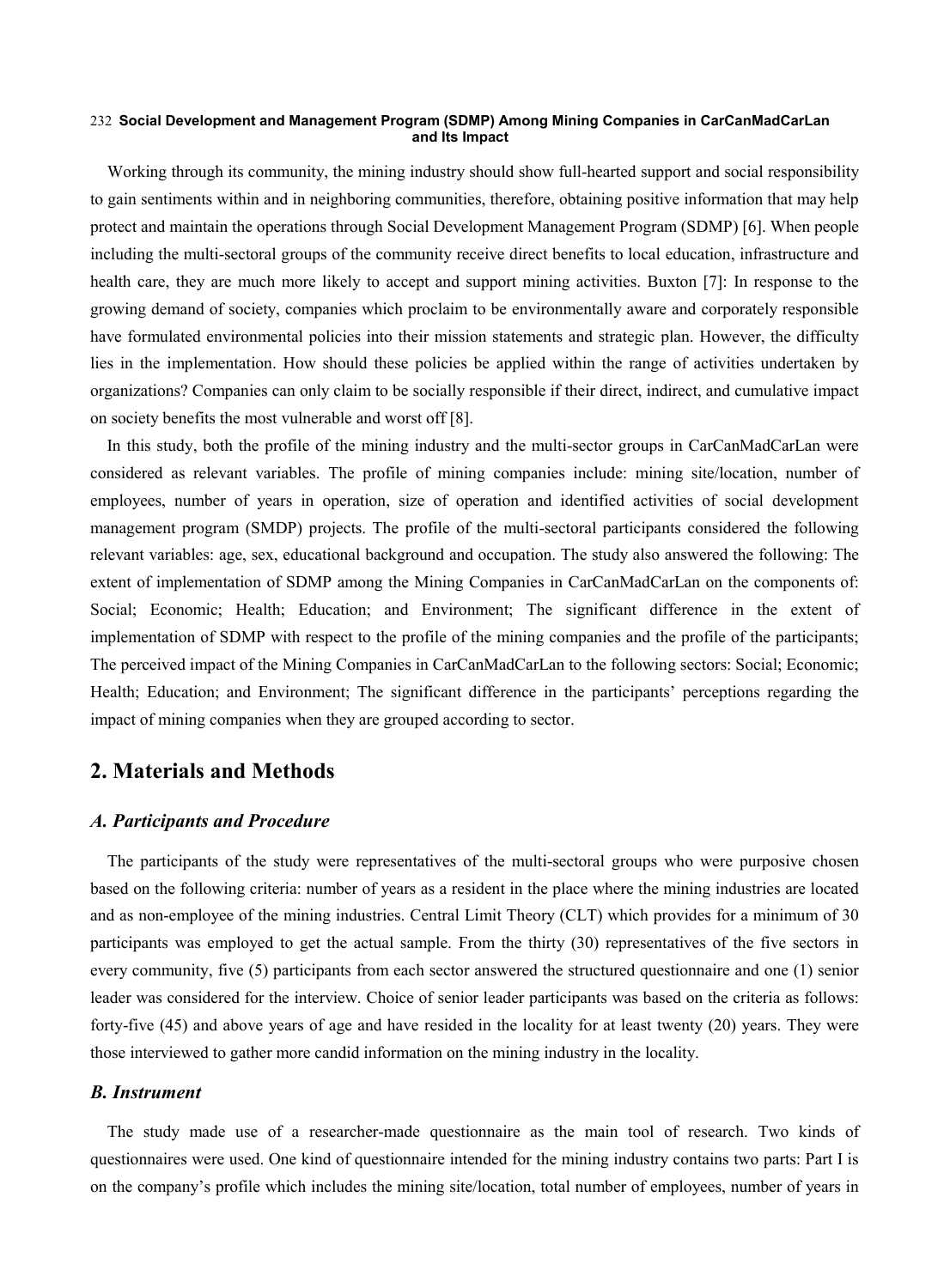#### **Social Development and Management Program (SDMP) Among Mining Companies in CarCanMadCarLan**  233 **and Its Impact**

operation, and the size of its operation. Part II elicits information on the identified activities of Social Development Management Program (SDMP) projects of the industry in a checklist form. The mining companies had to check the identified activities which they already implemented and disregard if they have none. The second kind of questionnaire is focused on the participant's profile, Part I includes the participants age, sex, educational background and occupation. Part II asks for the industry's extent of implementation of Social Development Management Program (SDMP) where the participants had to describe the extent of implementation of SDMP according to sector using the scale of 1(Very Low) to 4(Very High). Part III elicits information on the degree of impact of mining industry to the multi-sector in CarCanMadCarLan. The participants had to indicate the degree of impact of mining company using a scale of 1(No Impact) to 4(High Impact).

Data were analyzed using frequency count and percentage distribution, mean and standard deviation, t-test, analysis of variance and Tukey's HSD Test. These tools were used to measure the difference among the five sectoral groups with regards the extent of implementation of the SDMP with respect to the profile of mining companies and participants; and the difference among groups' perceptions on the impact of mining industry when they were grouped according to their profile. Stan [9] stated that ANOVA and Tukey's HSD Test determine the variation between groups to the variation within groups.

#### **3. Results and Discussion**

#### *A. Extent of Implementation of SDMP by the Mining Companies in CarCanMadCarLan*

Table 1 reflects the summary on the extent of implementation of SDMP by mining companies in CarCanMadCarLan.The Grand Mean assessment in the extent of implementation of SDMP of the mining companies in CarCanMadCarLan is 2.80 with a standard deviation of 0.82. Four of the five components of SDMP received a Qualitative Description rating of *High* indicating agreement of the extensiveness of program implementation in the five mining companies. These include Education (3.16), followed by Health (2.80), Economic (2.69), then Social (2.58). The Environment received the lowest mean of 2.46 indicating that this program component of SDMP was not extensively implemented.

This may be attributed to mining industry's goal of developing a better relation with the community. Since education is the frontward partner of the community, it becomes the top priority of mining industries which may involve a concealed program to win the interest of the community. Infrastructures such as multi-purpose learning center, computers, books, teacher's incentives and other trainings for both educators and learners are given priorities by the mining industries. Wise H. and Shtylla [10], mentioned that it is worth noting that the construction of school and clinic by the mining industries in the communities have direct positive impact on the educational performance of the learners. Not only has mining industries built a school toeducate children of the rural households for better human capital, but also the mining company pays 15% of teachers' salary. There is also the institution of a scholarship scheme for wards of poor families as support for higher education.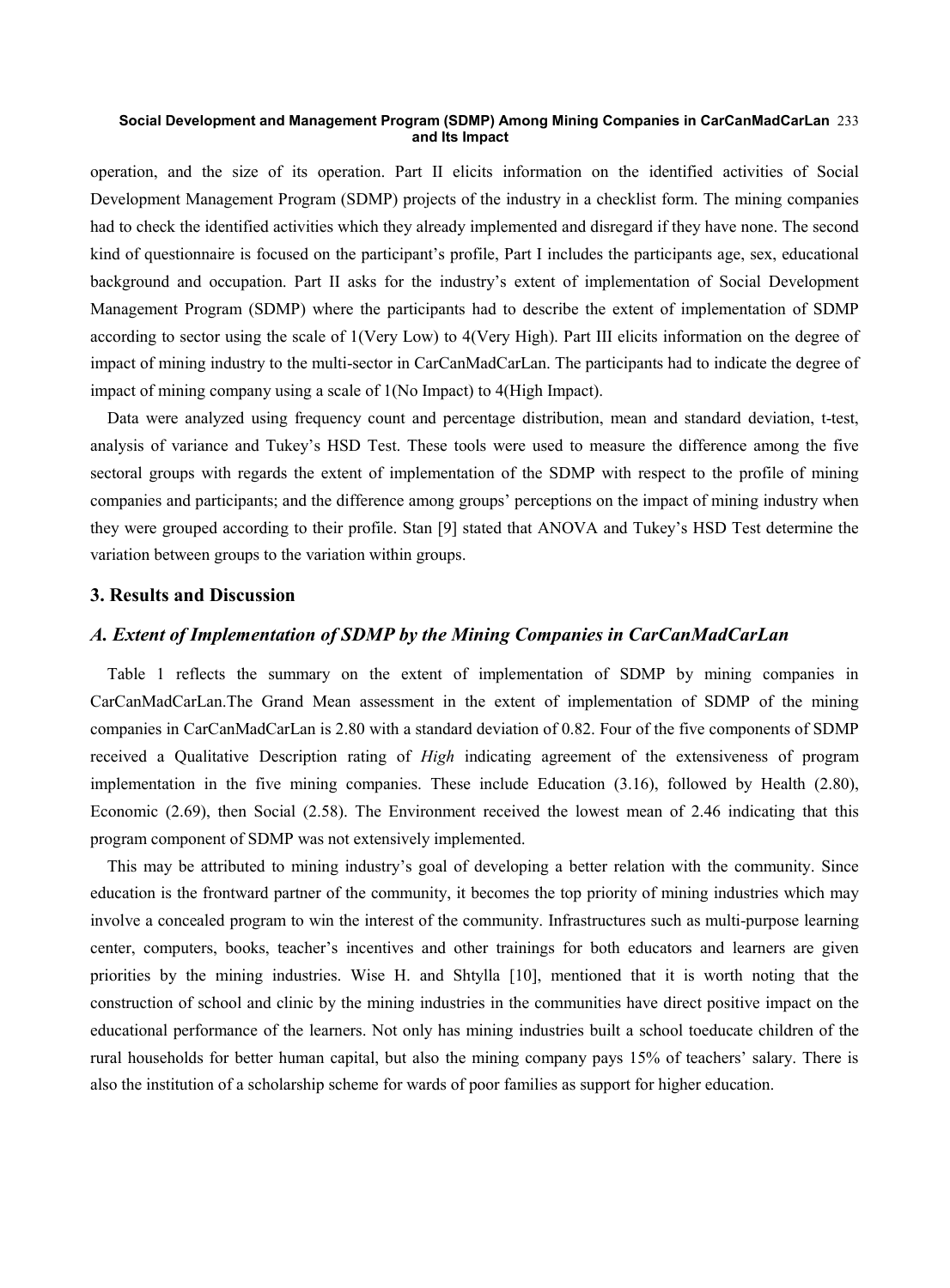#### **Social Development and Management Program (SDMP) Among Mining Companies in CarCanMadCarLan**  234 **and Its Impact**

|               | Mean |           | Verbal         | <b>Oualitative</b> |  |
|---------------|------|-----------|----------------|--------------------|--|
| <b>Sector</b> |      | <b>SD</b> | Interpretation | <b>Description</b> |  |
| Social        | 2.58 | 0.98      | Agree          | High               |  |
| Economic      | 2.69 | 1.04      | Agree          | High               |  |
| Health        | 2.80 | 1.04      | Agree          | High               |  |
| Education     | 3.16 | 0.16      | Agree          | High               |  |
| Environment   | 2.46 | 0.90      | Disagree       | Low                |  |
| Grand         | 2.80 | 0.82      | Agree          | High               |  |

**Table 1.** Summary on the Extent of Implementation of Sdmp by Mining Companies in Carcanmadcarlan on the Multi- Sector



**Fig.3.** Development of infrastructures and medical mission in CarCanMadCarLan by the mining companies [11]

Fig. 3 shows how mining company is committed to improving the infrastructure, education and health aspects of the surrounding community. The mining companies in CarCanMadCarLan have been keeping their interest towards helping the community through the provisions of educational facilities, infrastructures and quality health services.

# *B. Difference in the Extent of Implementation of the SDMP with respect to the Profile of the Mining Companies and the Profile of the Participants*

Table 2 displays the ANOVA results on the extent of implementation of SDMP of the mining companies operating in CarCanMadCarLan when they are grouped according to their company profile. The results reveal that there is significance in the extent of implementation of SDMP among these mining companies when the grouping is based on location (p-value=0.0001) and number of years in operation (p-value =0.0130). However, there is no significant difference in the implementation of SDMP in terms of number of employees (p-value= 0.0580) and size of operation (p-value=0.3980).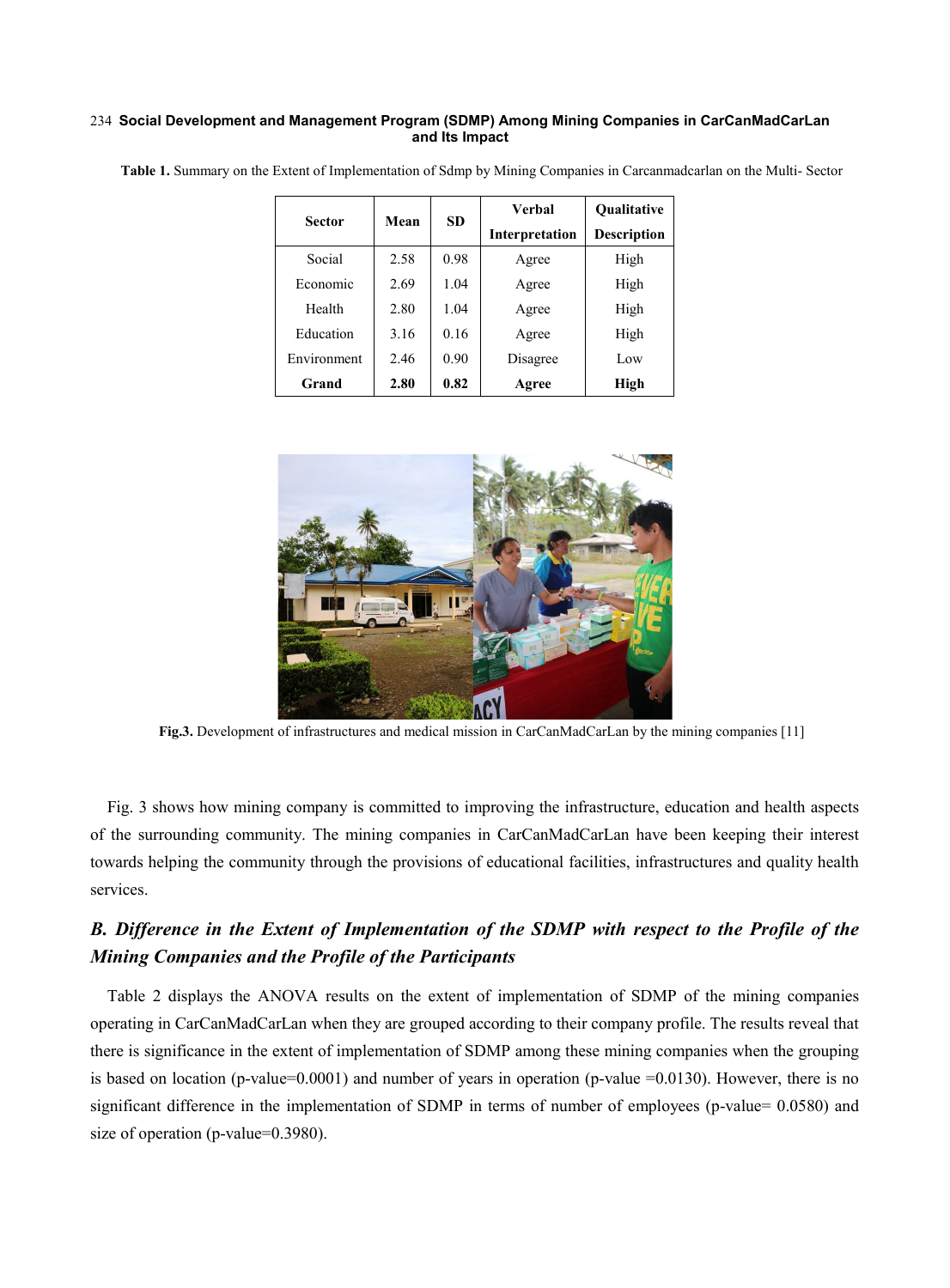#### **Social Development and Management Program (SDMP) Among Mining Companies in CarCanMadCarLan**  235 **and Its Impact**

**Table 2.** Analysis of Variance on the Extent of Implementation of Sdmp by the Mining Companies with Respect to the Company'S Profile.

| <b>Source of Variation</b> | <b>Sum of Squares</b> | df<br><b>Mean Square</b> |          | $\bm{F}_{com}$ | $P$ - <sub>Value</sub> | <b>Decision</b> |
|----------------------------|-----------------------|--------------------------|----------|----------------|------------------------|-----------------|
| Location                   | 2488.320              |                          | 2488.320 | 68.061         | $0.0001$ <sup>*</sup>  | Ho is rejected  |
| No. of Employees           | 134.670               |                          | 134.670  | 3.684          | 0.0580                 | Ho is accepted  |
| Years in operation         | 487.480               |                          | 121.870  | 3.333          | $0.0130^*$             | Ho is rejected  |
| Size of Operation          | 149.780               |                          | 37.445   | 1.024          | 0.3980                 | Ho is accepted  |

#### *Legend: \* - significant at 0.05*

As to the location, those mining companies which are in the safe zone have higher extent of SDMP implementation compared to those in the danger zone. Safe Zone areas are valuable when intact, and their value would be jeopardized by extractive industries [12]. In terms of number of years in operation those companies operating for more than five years are compared to those operating lesser than five years. The implementation of SDMP among mining companies is difficult to attain during the first-five years of their operation, this is because they intervene with the time constraint. As compared to the mining industry which has been operating for more than five years, their identified activities based on SDMP will more likely to succeed due to long time duration and quality preparation.

**Table 3.** Analysis of Variance on the Extent of Implementation of Sdmp by the Mining Companies with Respect to the Profile of the Participants

| 6                        | Mean | <b>SD</b> | <b>SD</b> Error<br>Mean | $\mathbf{F}$ | p-value | <b>Decision</b>  |
|--------------------------|------|-----------|-------------------------|--------------|---------|------------------|
| 45 and Below             | 2.8  | 0.9332    | 0.097                   |              |         |                  |
| <b>Grand Mean</b>        | 2.8  | 0.9096    |                         | 2.142        | 0.1460  | $Ho$ is accepted |
| <b>Sex</b>               |      |           |                         |              |         |                  |
| Male                     | 2.7  | 0.9394    | 0.136                   |              |         |                  |
| Female                   | 2.8  | 0.8945    | 0.102                   | 1.217        | 0.2720  | $Ho$ is accepted |
| <b>Grand Mean</b>        | 2.8  | 0.9096    |                         |              |         |                  |
| EducationalBackground    |      |           |                         |              |         |                  |
| Elementary, High School, | 2.3  | 0.9311    | 0.165                   | 123          |         |                  |
| Vocational               |      |           |                         |              | 0.0001  |                  |
| Bachelors, Masters       | 3.0  | 0.8459    | 0.088                   | 49.755       |         | $Ho$ is rejected |
| <b>Grand Total</b>       | 2.8  | 0.9096    |                         |              |         |                  |

#### *Legend: \* - significant at 0.05*

Table 3 displays the ANOVA results on the extent of implementation of SDMP by mining companies with respect to the profile of the participants. The multi-sector participants differ significantly in their perceptions regarding the extent of implementation of SDMP by the mining companies with respect to educational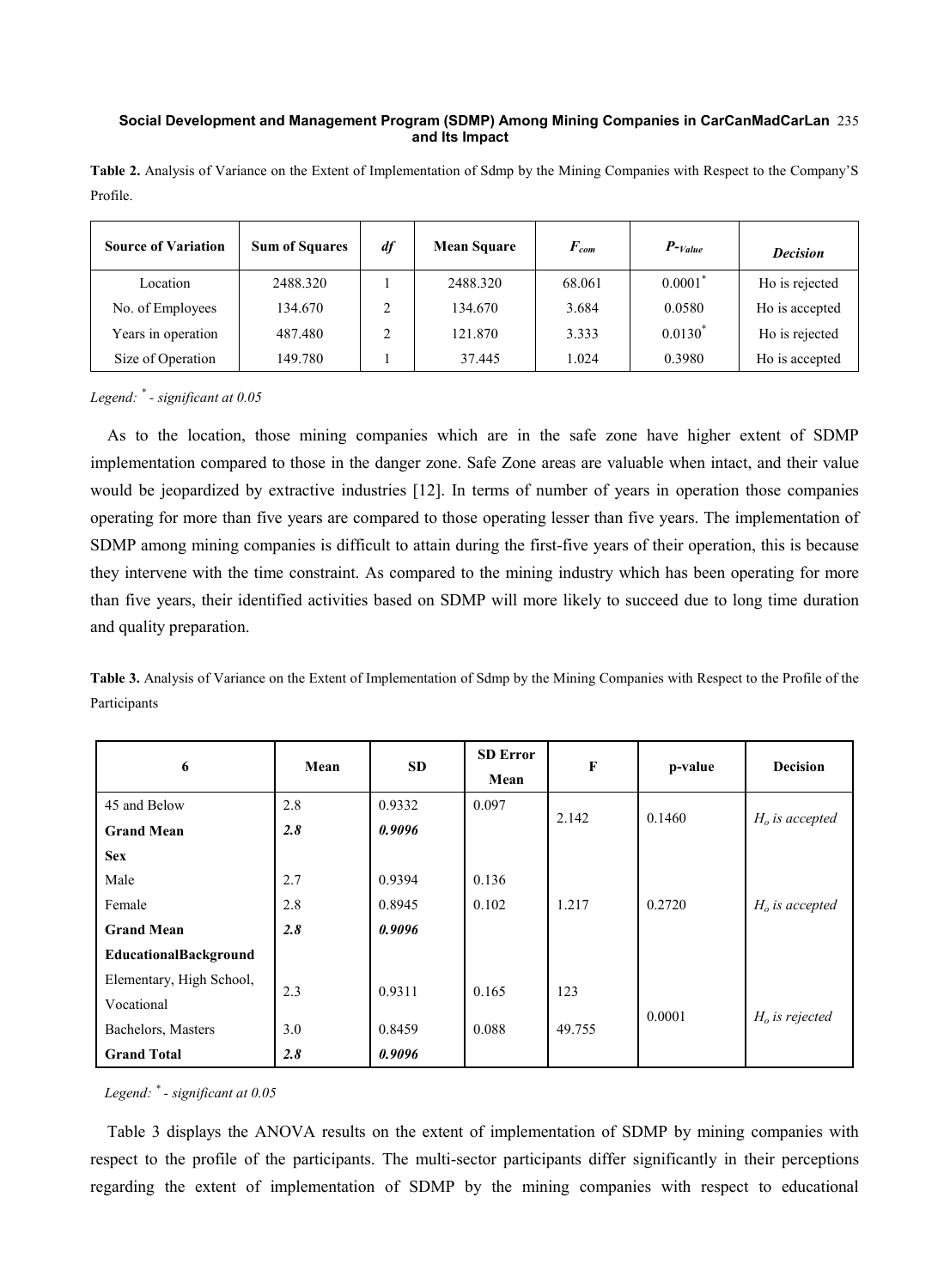#### **Social Development and Management Program (SDMP) Among Mining Companies in CarCanMadCarLan**  236 **and Its Impact**

background (0.0001) but not in terms of age (0.1460) and sex (0.2720). Participants who have attained college level have higher assessment perceptions compared to those who have only attained elementary, high school and post-secondary. Comparatively speaking, it is worth noting that participants who have finished bachelors and master's degree obtain higher benefits than the benefit received by ordinary or non-working participants. Possibly the reason is that people who earned highest degree of education are in the high rank position in any workplaces, in some way, they disregard whatever are the communal fluctuations in the community because they are not directly affected with the change. This isconflicting to the part of those who have low family income and poor educational background; they fear the possibility of losing their means of living without any choice of replacement. It is unfair for those who have tried exertingconsiderable efforts for a living and soon will be wasted by the effect of mining.

## *C. Perceived Impact of the Mining Companies in CarCanMadCarLan to the Following Sectors: Social; Economic; Health; Education; and Environment*

Table 4 presents the summary of the perceived impact of mining companies in CarCanMadCarLan.The perceived impact of mining companies to the multi-sectoral groups in CarCanMadCarLan is found to be Moderate based on the grand mean of 2.68 with a standard deviation of 0.087. Positive impact is mostly observed in the education (3.06), health (2.89), and economic sectors (2.59) while negative impact is found in the environment (2.49) and social sector (2.46). Based on the interview from the senior leaders of the multi-sector, mining contributes both positive and negative impact. The educational leaders consistently expressed positive perceptions about the impact of mining particularly on Education. One stakeholder said that mining gives opportunities to the school community. Many contributions were extended by mining companies to teachers and learners, particularly towards their learning development and experiences. In addition, mining contributes positive impact to the Economic and Health Sectors hence, senior leaders stated that mining has made wonderful contributions to their barangay in such a way its SDMP addresses the needs of the people. There has been a huge [economic] progress both in economy and health services. Whatever projects and activities they have agreed upon in the barangay have been successfully implemented because of the support given by the mining company. However, more negative impacts were perceived from the interviewed senior leaders, disappointments were expressed by leaders in the Environment and Social sectors especially about the degradation of natural resources and environment.

Most environment and social leaders expressed nothing good but all negative effects brought by the mining industries. According to the leaders, there is no enough evidence that MGB and LGU collaborated on the geo hazard maps and the ways in managing hazards to the host communities. Most of the political leaders pay lip service only when in front of the public. There was no firm decision and stand from the local government officials since MGB showedno support and considerations from it. In this situation, the townsfolk are the ones searching for the possible moves to prevent the most vulnerable and at risk community because of mining.

Last April 29, 2012, residents supporting and opposing mining in Surigao Del Sur province held separate rallies led by multi-sectoral leaders (Fig. 4). The anti-group commented on the potentially-adverse impacts of mining which include displacement of local people from ancestral lands, environmental deterioration, health and safety of people, poor education and livelihood.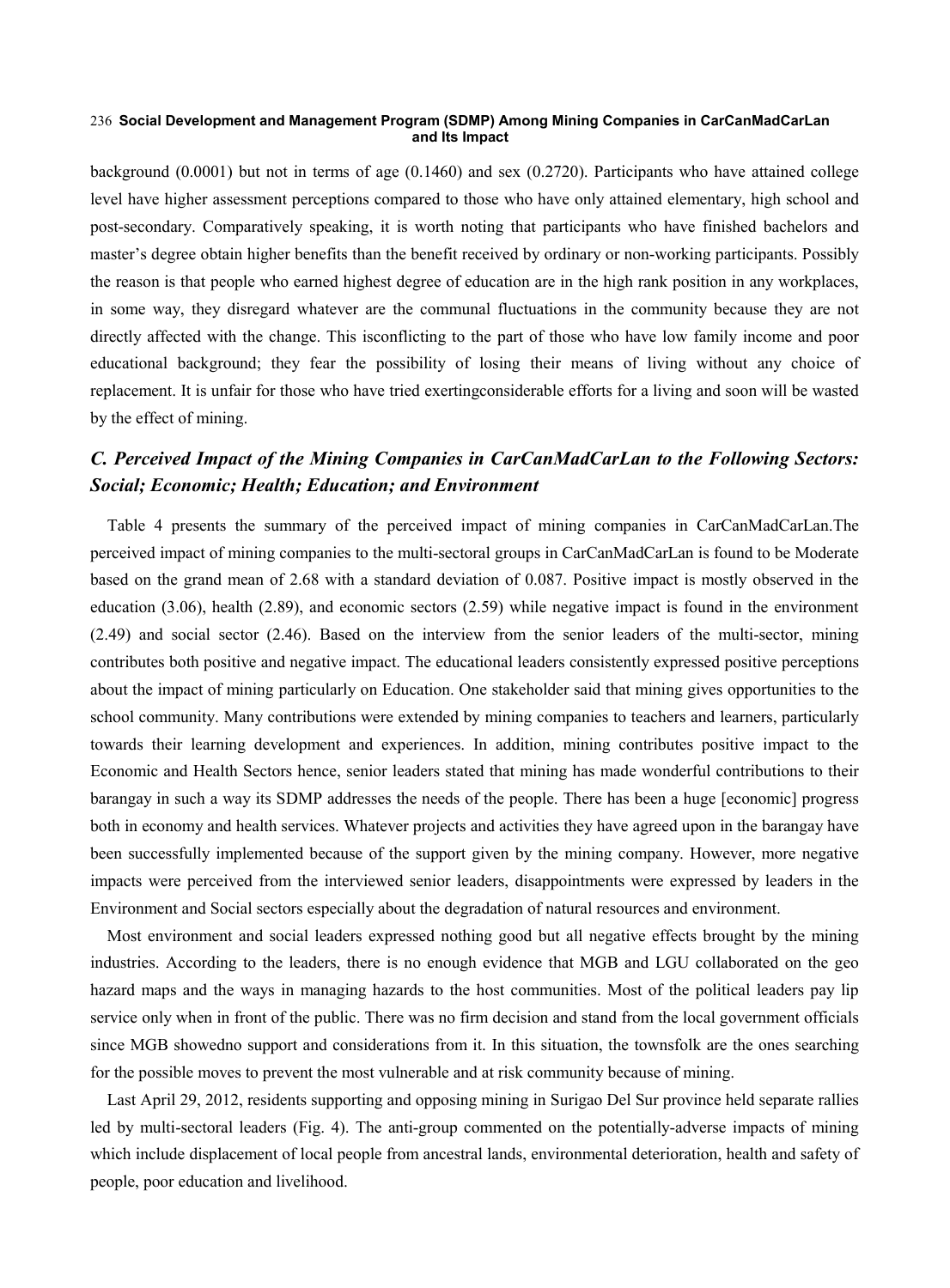#### **Social Development and Management Program (SDMP) Among Mining Companies in CarCanMadCarLan**  237 **and Its Impact**

At present, the Mines and Geosciences Bureau (MGB) has suspended the operation of one of the mining companies in Cantilan, Surigao Del Sur. The suspension followed an investigation by the Department of Environment and Natural Resources (DENR) on reports that the identified mining company mined an area that was not covered by its Mineral Production Sharing Agreement (MPSA) [14].

# *D. Difference in the Participants' Perceptions Regarding the Impact of Mining Companies in CarCanMadCarLan When They are Grouped According to Sector*

The difference in the participants' perceived impact of mining companies in CarCanMadCarLan with respect to the sectoral group is observed in Table 5. There is significant difference in the perceptions of the multi-sector participants regarding the impact of mining companies in CarCanMadCarLan as evidenced by the p-value of 0.0180. The education, health, and economic sector participants see positive impact of the mining companies while those in the environment and social sectors are apprehensive about the adverse effect of mining operation.



**Fig. 4.** Rally led by multi-sectoral leaders in CanMadCarLan against mining [13].

**Table 5.** Difference In The Participants' Perceived Impact Of Mining Companies In Carcanmadcarlan With Respect To The Sectoral Group

| Sectoral Groups                          | Sum of square | df  | Mean of square | F     | P-value | Decision       |
|------------------------------------------|---------------|-----|----------------|-------|---------|----------------|
|                                          | 419.328       | 4   | 604.832        |       |         |                |
| Between Groups<br>Within Groups<br>Total | 23508.720     | 120 | 195.906        | 3.087 | 0.0180  | Ho is rejected |
|                                          | 25928.048     | 124 |                |       |         |                |

*The mean difference is significant at the 0.05 level.*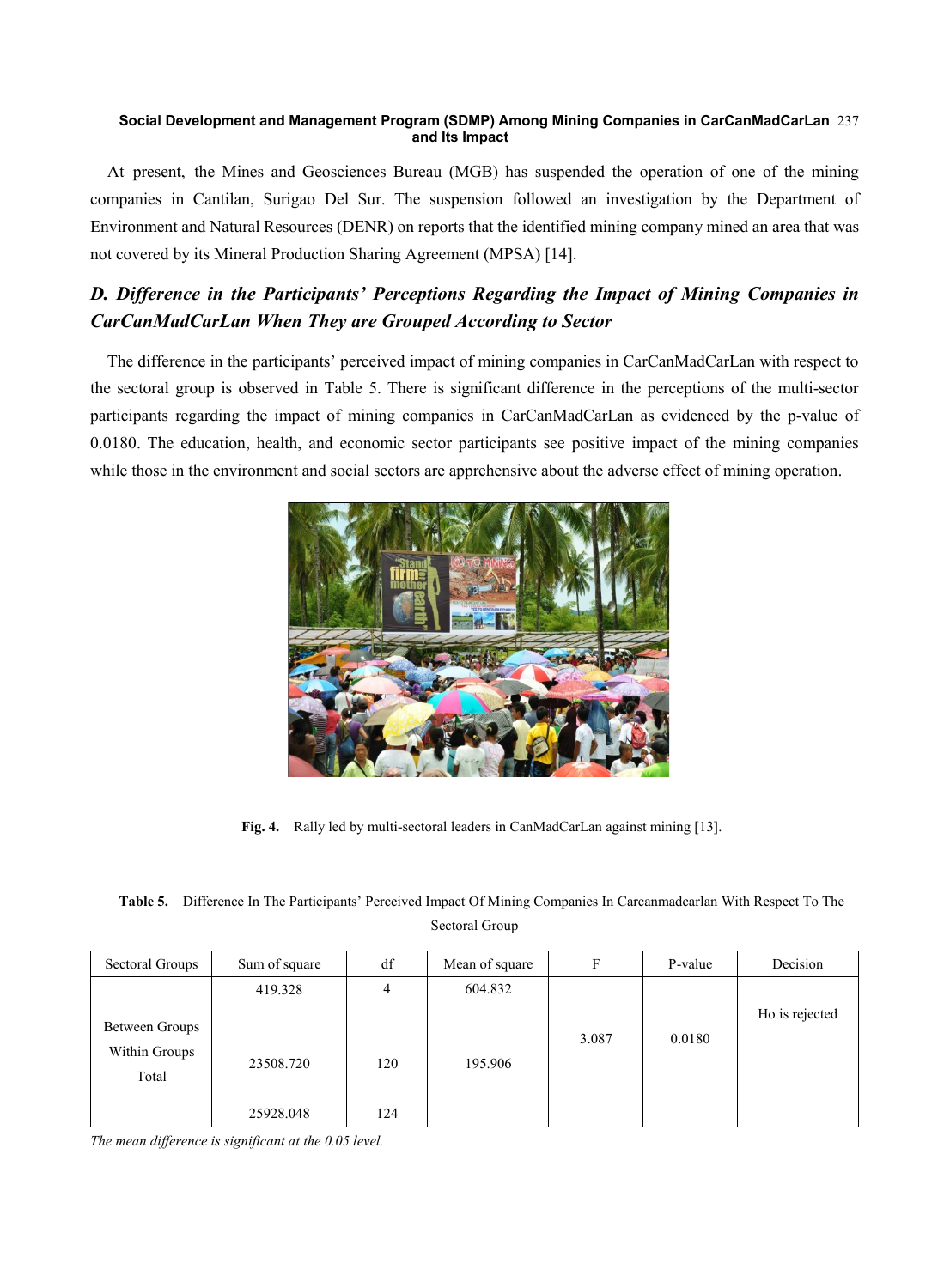#### **Social Development and Management Program (SDMP) Among Mining Companies in CarCanMadCarLan**  238 **and Its Impact**

|              |             | Mean Diff. |            |       | 95% Confidence Interval |                    |
|--------------|-------------|------------|------------|-------|-------------------------|--------------------|
| $(I)$ Sector | (J) Sector  | $(I-J)$    | Std. Error | Sig.  | Lower<br>Bound          | <b>Upper Bound</b> |
|              |             |            |            |       |                         |                    |
| Education    | Social      | $5.80*$    | 1.710      | 0.008 | 1.06                    | 10.54              |
|              | Environment | $6.56*$    | 1.710      | 0.002 | 1.82                    | 11.30              |
|              | Health      | 3.56       | 1.710      | 0.235 | $-1.18$                 | 8.30               |
|              | Economics   | 4.68       | 1.710      | 0.055 | $-0.06$                 | 9.42               |
| Social       | Education   | $-5.80*$   | 1.710      | 0.008 | $-10.54$                | $-1.06$            |
|              | Environment | 0.76       | 1.710      | 0.992 | $-3.98$                 | 5.50               |
|              | Health      | $-2.24$    | 1.710      | 0.686 | $-6.98$                 | 2.50               |
|              | Economics   | $-1.12$    | 1.710      | 0.965 | $-5.86$                 | 3.62               |
| Environment  | Education   | $-6.56*$   | 1.710      | 0.002 | $-11.30$                | $-1.82$            |
|              | Social      | $-0.76$    | 1.710      | 0.992 | $-5.50$                 | 3.98               |
|              | Health      | $-3.00$    | 1.710      | 0.406 | $-7.74$                 | 1.74               |
|              | Economics   | $-1.88$    | 1.710      | 0.807 | $-6.62$                 | 2.86               |

**Table 6.** Tukey'S Hsd Test On The Impact Of Mining Company In Carcanmadcarlan In The Multi-Sectoral Community.

(*Based on observed means*) *\* the mean difference is significant at the 0.05 level.*

Based on the *Tukey's HSD Test*(see Table 6) on the impact of mining company, there are three identified sectors which differ significantly on their understanding about the impact of mining company. The sectors include Education, Social and Environment. Numerically speaking, Education with the mean difference of 5.80 to Social Sector and Environment Sector (6.56), perceived to have a great impact of mining company which expressed outlying comparison among the two sectors. Hence, on the previous discussion, Education posted the highest degree of impact while Social and Environment obtained the lowest degree of mining impact. Those in the education, economic and health sectors viewed mining industries as positive factors towards achieving progress and development in CarCanMadCarLan while those in the social and environmental believed that mining companies' operation in this part of the country is detrimental to environmental and social development. It is evident therefore that people in CarCanMadCarLan do not have one understanding and acceptability of the mining operations in the locality. With the plurality of their understanding, the finding implies the need for further investigation to dig deeper into the implications of the phenomenon being investigated.

### **4. Conclusion**

Mining is an activity that needs to be properly planned with all likely, probable and possible impacts anticipated, identified, evaluated, and mitigation measures planned because it is a short-term activities with long-term effects [15]. Thus, mining industry should design best practices to contribute to its sustainable management and development program (SDMP) and improve its image in terms of mine safety, social impact, economic imbalance, environmental restoration, and community relation.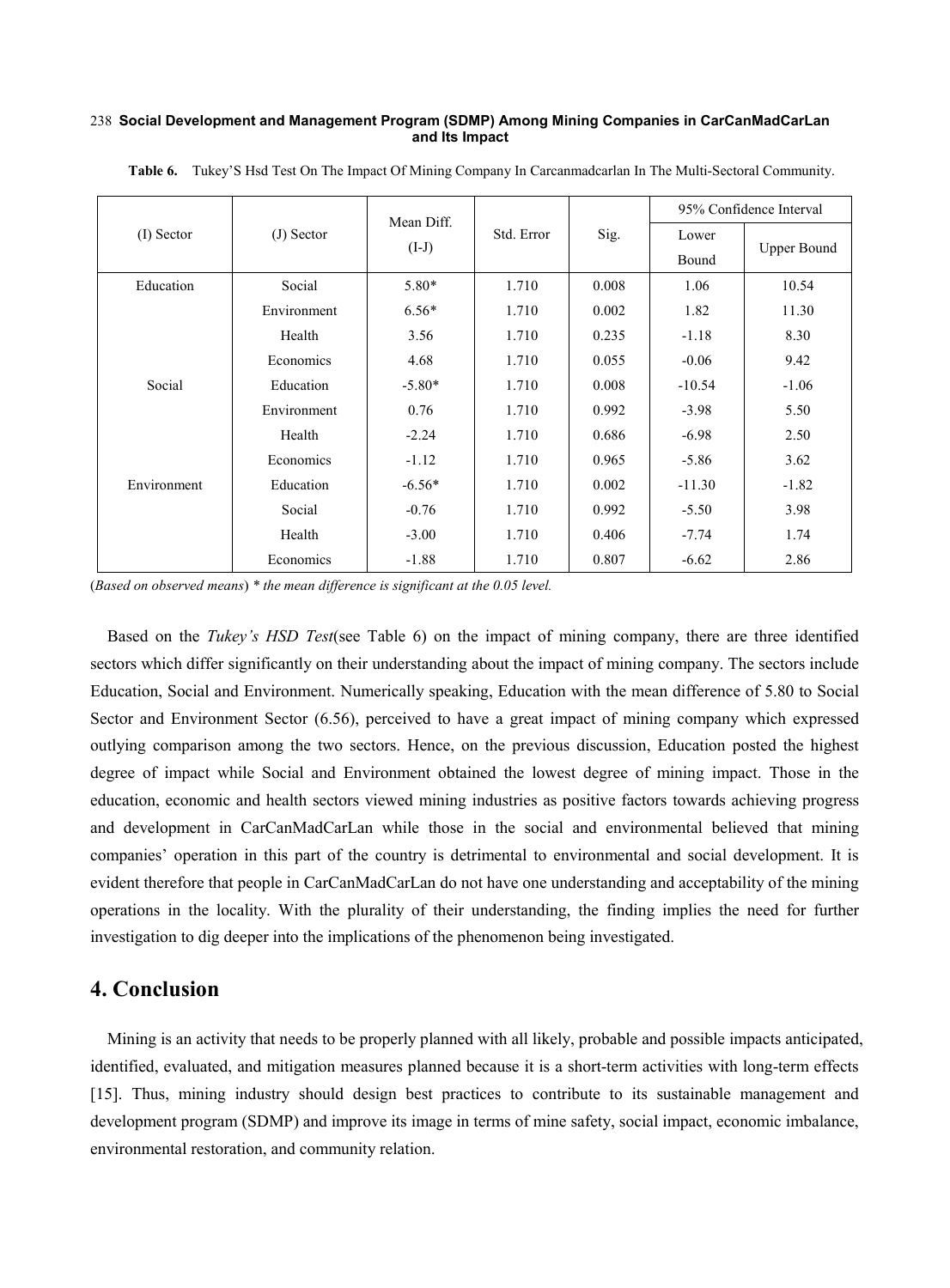#### **Social Development and Management Program (SDMP) Among Mining Companies in CarCanMadCarLan**  239 **and Its Impact**

Analyzing deeply the result, it shows that the main positive impact of mining companies is the generation of employment opportunities for local folks which consequently benefit the education sector because parents can now afford to send their children to school, however, negative impact of mining activities can be observed in the environmental destruction, biodiversity degradation and social concerns. The study also noted the multi-sector group has varied perceptions about the impact of mining activities. The education, health and economic sectors have positive outlook about mining while those in the social and environmental sectors are apprehensive about mining. As this study comes to conclude, it can be deduced that the positive impact of mining industries in CarCanMadCarLan focusing on employment generation leading to the improvement of the education sector may be outwitted by the fact that more negative consequences may happen as adverse effect of mining activities. This can be attributed to the extent of implementation of SDMP which cannot be considered as par excellent.

## **Acknowledgment**

The researcher is grateful to Surigao del Sur State University Administration and Research Faculty for the support.

#### **References**

- [1]. ASoGAteneo School of Government,"Mining Policy: Is there a future of mining in the Philippines". The Graduate School of Leadership and Public Service, 2011, pp. 1-2.p.16.
- [2]. Googlemap.com, 2014. Website: https://www.google.com.ph/search?q=surigao+del+sur+map
- [3]. E. Mascarinas, "Rallies against and for mining held in Surigao". The online Portal News of TV5. InterAksyon.com. April 29, 2012. Availablefrom: http://www.interaksyon.com
- [4]. R. Catoto, "Rallies against and for mining held in Surigao.The online Portal News of TV5. InterAksyon.com.2012. Website:http://www.interaksyon.com/article/30559/rallies-against-and-for-mining-held-in-surigao.
- [5]. E. Mascarinas (Photographer), Effects of mining in Surigao del Sur.2014, MindaNews Photo.Web.mindanews.com, 7 Oct. 2014. Website: http://www.mindanews.com/photo-of-the-day/2014/10/09/effects-of-mining-2/
- [6]. Mines and Geosciences Bureau, and C.L. Hubo, "Profiles of corporate social responsibility (CSR)". Practice of Philippine mining firms. Mines and Geosciences Bureau (Philippines), Philippines. University of Asia and Pacific. 2003,p.1 AvailableWebsite: www.Siteresources.worldbank.org/INTPSD/…/phil\_CSR\_Case\_Studies.pdf.
- [7]. A. Buxton, "MMSD+10: Reflecting on a decade of mining and sustainable development. Discussion Paper 2012, International Institute for Environment and Development.
- [8]. J. Rawls, "A theory of justice (revised edition), Boston: Harvard University Press, 1999.
- [9]. B. Stan, "Comparing more than two means: One-Way ANOVA", 2014. Website: www.tc3.edu.
- [10]. H. Wise, and S. Shtylla, "The role of extractive sector in expanding economic opportunity". Economic University Series, Harvard University.2007, p.7.
- [11]. Local Government Unit (LGU)of Carrascal. Facebook Page, Health infrastructure and medical mission from "Katas ng Mina", 20 June 2013. Retrieved from: